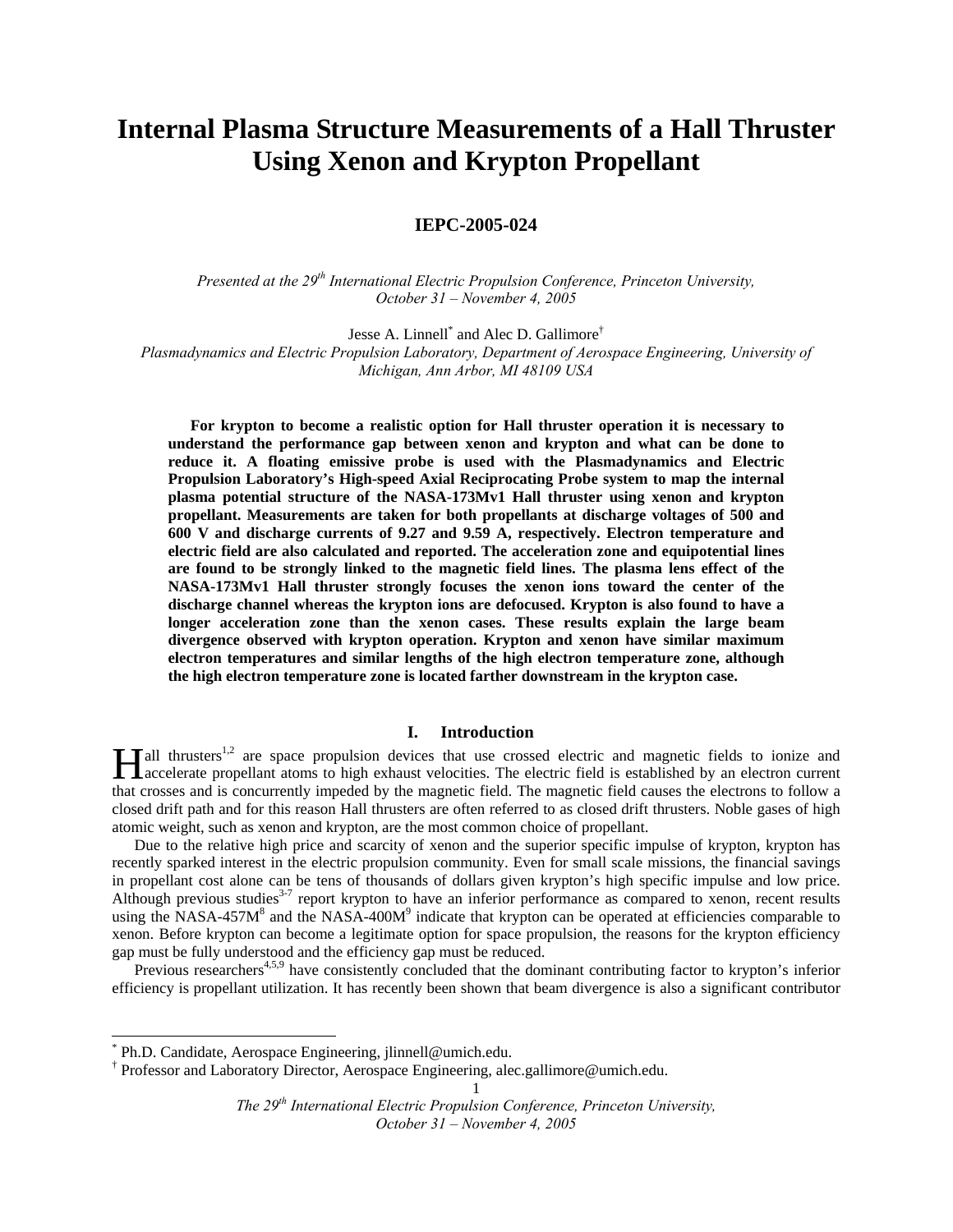to krypton-xenon efficiency gap.<sup>10</sup> To obtain a greater understanding of the krypton-xenon efficiency gap, it will be necessary to collect information about the plasma behavior internal to the Hall thruster discharge channel.

Internal floating emissive probe measurements have been conducted for the NASA-173Mv1 operating with xenon and krypton and are reported in the following paper. The floating emissive probe is mounted on the Plasmadynamics and Electric Propulsion Laboratory (PEPL) High-Speed Axial Reciprocating Probe (HARP) system and the emissive probe is sweep into the thruster discharge channel. This provides an internal mapping of the plasma potential structure. Similar methods of characterizing the internal potential structure of Hall thrusters has been used by other researchers.<sup>11-17</sup> In addition to the plasma potential, the electron temperature and electric field are also extracted from the data. For both krypton and xenon, the Hall thruster is operated at discharge voltage of 500 and 600 V with a corresponding discharge current of 9.27 and 9.59 A, respectively. High-voltage operation is chosen because krypton Hall thrusters would most likely be designed for high-voltage operation in order to benefit from on krypton's superior specific impulse.

## **II. Experimental Setup and Apparatus**

## **A. Facility**

The measurements reported in this paper were conducted in the Large Vacuum Test Facility (LVTF) at PEPL. The LVTF is a cylindrical stainless-steel tank that is 9 m long and 6 m in diameter. The vacuum chamber is evacuated using seven CVI model TM-1200 internal cryopumps, which combined are capable of pumping 240,000 l/s of xenon and 252,000 l/s of krypton. The vacuum tank pressure is monitored by using two hot-cathode ionization gauges. The vacuum chamber operates at a base pressure of  $1.5 \times 10^{-7}$  Torr and approximately  $3.3 \times 10^{-6}$  Torr (corrected<sup>18</sup>) during all thruster operating points.

High-purity research grade xenon and krypton are used as propellants for the following measurements. The purity level of xenon and krypton are 99.9995% and 99.999%, respectively. The propellants are supplied through propellant feel lines using 20 and 200 sccm mass flow controllers for the cathode and anode, respectively. The mass flow controllers are calibrated using a constant volume method. The compressibility correction factor is calculated using the van der Waals Equation<sup>19</sup> and the Virial Equation.<sup>20</sup> Error in the mass flow controllers is approximately  $\pm 1\%$  of full scale.

#### **B. Experimental Setup**

As shown in Fig. 1, the NASA-173Mv1 is mounted on two linear (radial and axial) tables that control the probe alignment and positioning. The emissive probe is mounted on the HARP system, which is securely fixed downstream of the thruster to dampen any vibrations caused by the high acceleration of the probe. These individual components are discussed in greater detail below.



**Figure 1. Internal Floating Emissive Probe Experimental Setup** 

*The 29th International Electric Propulsion Conference, Princeton University, October 31 – November 4, 2005*  $\overline{2}$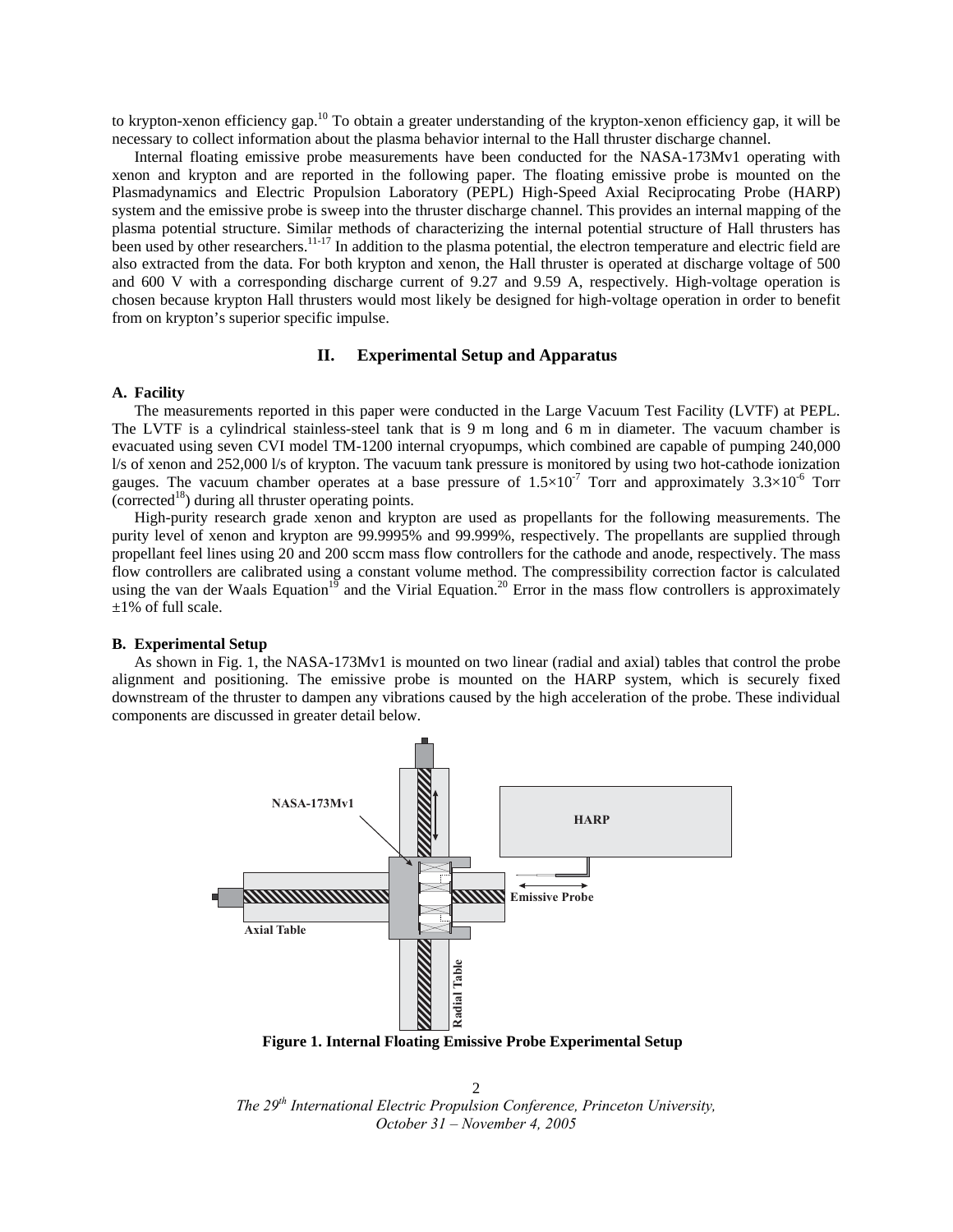## **C. Thruster**

The NASA-173Mv1 Hall thruster<sup>21</sup> (Fig. 2) is used for all measurements. In addition to the standard inner and outer magnetic coils, the NASA-173Mv1 uses a trim coil to shape the magnetic field topology. The thruster is run for one hour for the initial conditioning and is warmed up for at least 30 minutes at a given operation point before data are taken.

The magnetic field created by the trim coil is found to improve thruster efficiency by establishing what is commonly referred to as a plasma lens.<sup>1,21-25</sup> A plasma lens uses magnetic field lines with a curvature that focus ions toward the center of the discharge channel.<sup>17</sup> This can be explained because to first order the magnetic field lines chart the equipotential lines inside a Hall thruster. $^{26}$  In addition to improved beam focusing, this magnetic field topology has also been shown to improve ion acceleration processes and internal electron dynamics.<sup>10,21</sup>

A Busek BHC-50-3UM hallow cathode is used for all measurements. The cathode flow rate is equal to 10% of the anode flow rate. The cathode axial centerline is mounted 30 degrees off horizontal and the center of the cathode orifice is placed 30 mm downstream and 30 mm above the thruster outer face.<br> **Figure 2. NASA-173Mv1 Hall** 

## **Thruster D. High-Speed Axial Reciprocating Probe**

The  $HARP<sup>27,28</sup>$  (Fig. 3) has a linear motor assembly providing direct linear motion at very high speed and large acceleration. The linear motor is an LM210 manufactured by Trilogy that has a three-phase brushless DC servomotor consisting of a linear, "U"-shaped magnetic track and a "T" shaped coil moving on a set of linear tracks. A linear encoder provides positioning resolution to 5 microns. The table is covered by a stainless steel and graphite shroud to protect the HARP from excessive heating and high-energy ions. One side has a thin slit running the length of the table through which a probe boom extends. The HARP is capable of moving small probes at speeds of 250 cm/s with linear accelerations of 7 g's. For this experiment, the probe is swept at 150 cm/s and residence time inside the discharge channel is kept under 80 ms.

#### **E. Emissive Probe**

#### *1. Probe Description*

The emissive probe design is based on the work done by Haas at PEPL. $^{11}$  The emissive probe is composed of 1.5-mm-diameter double bore alumina insulator. The emitting filament is 1% thoriated tungsten with a diameter of 0.0127 cm. The electrical connection along the length of the probe is completed using 30 AWG copper leads that are slightly recessed into the alumina shaft. Additional short lengths of thoriated tungsten wire are inserted into the alumina tubing to provide a tight fit and guarantee good contact between the emitter and copper wires. A schematic of the emissive probe design appears in Fig. 4.

The diameter of the emitting filament (0.0127 cm)





**Figure 3. High-Speed Axial Reciprocating Probe System**



**Figure 4. Emissive Probe Schematic**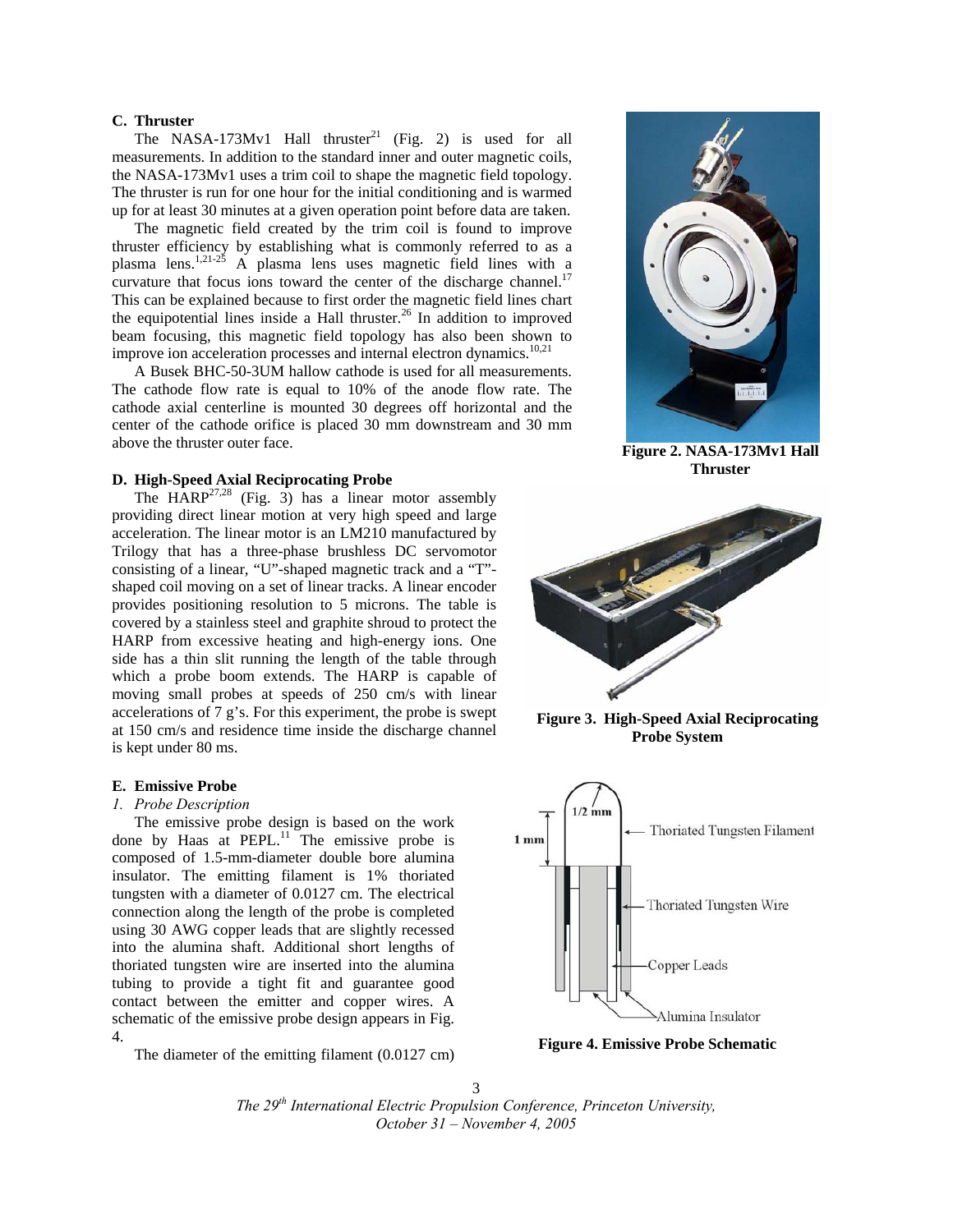is much smaller than the electron gyroradius inside the Hall thruster. This condition is necessary for unmagnetized probe theory to be valid.<sup>29</sup> The filament size used in these measurements is of the same emitter diameter used by Haas<sup>11</sup> and similar to the emitter diameter used by Raitses et al.<sup>13-16,30,31</sup>

The area mapped by the emissive probes is displayed in Fig. 5. The origin is taken to be the location where the inner wall meets the anode. Five axial sweeps spaced 5 mm apart are taken inside the Hall thruster discharge channel. The probe is aligned so that the filament tip travels from 137 mm to within 10 mm of the anode. However, in order to accentuate the areas of interest, the results section only shows the emissive probe findings in the region from 0 to 100 mm. The emissive probe is positioned so that the plane of the filament loop is normal to the thruster radial direction. The expected resolution of the emissive probe is 1.5 mm, which is the approximate size of the filament loop.





The floating emissive probe circuit consists of the emissive probe, an isolation amplifier, and a floating power

supply capable of supplying enough current to heat the filament (3-4 A). The floating emissive probe circuit is shown in Fig. 6. The sampling rate of the oscilloscope is dictated by the transit speed of the probe and is set to sample every 0.5 mm. This sampling speed is sufficient to easily capture the 1.5 mm resolution dictated by the probe dimensions. This sampling rate results in aliasing of the signal so that high frequency oscillations in the 10-30 kHz range, typical of the Hall thruster breathing mode, cannot be resolved. Therefore, the data presented constitute "time-averaged" measurements. The probe position and the perturbations to the discharge current and cathode potential are also recorded by the oscilloscope. During post processing, a gentle spline smoothing $32$  is used to reduce the signal noise from the probe position, and floating probe potential. Examples of a typical data sweep are given in Fig. 7, which shows the floating potential and the perturbations to the thruster as the probe is swept into the discharge channel. In this figure  $V_p$  is the plasma potential,  $V_k$  is the cathode potential and  $I_D$  is the discharge current. For the reported data the perturbations to the discharge current are below 15- 20%.



**Figure 6. Floating Emissive Probe Circuit**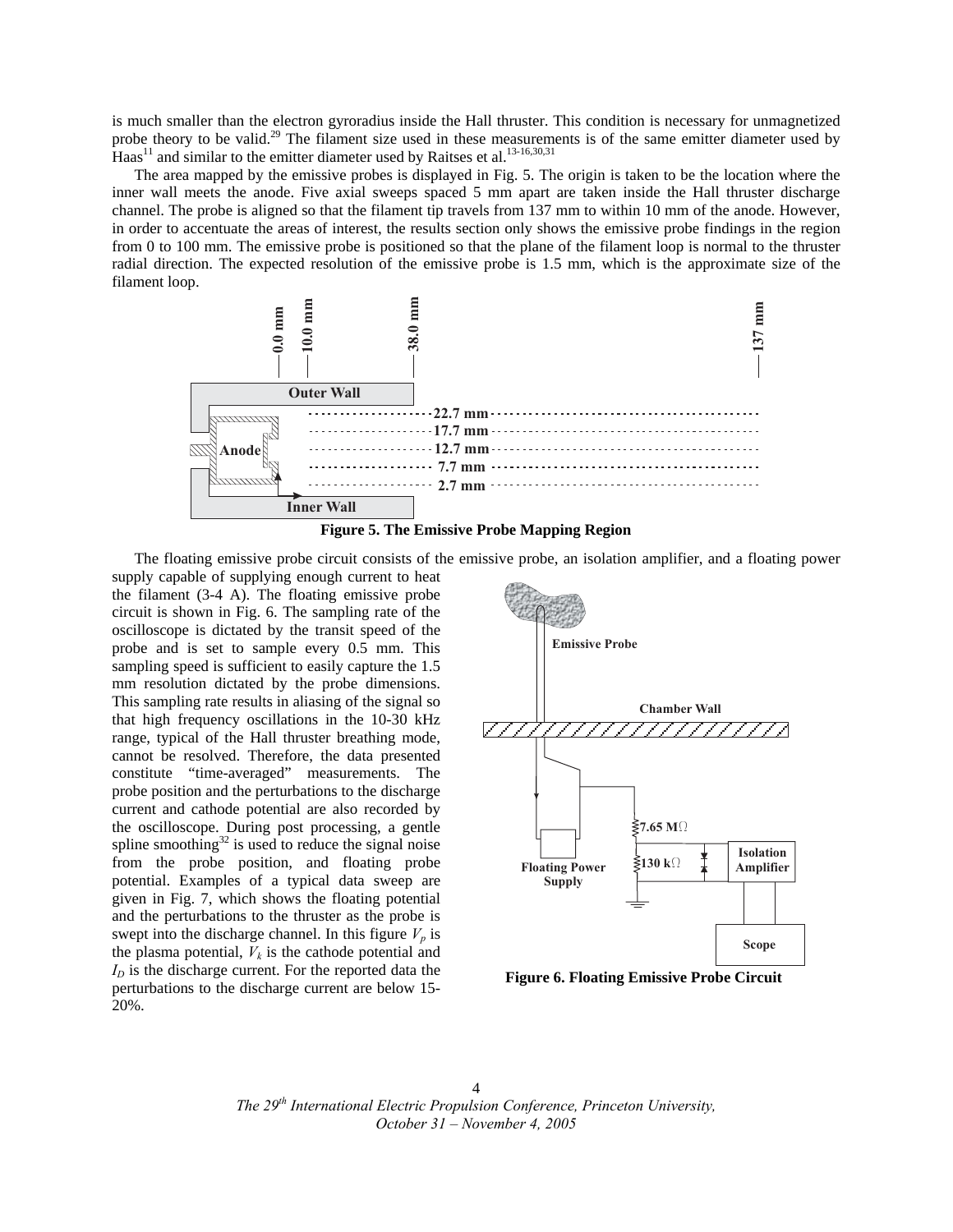

**Figure 7. Emissive Probe Sweep Example** 

## *2. Space Charge Limited Sheath Correction*

Space charge effects must be taken into account when analyzing emissive probe data in Hall thrusters. The space charge limit is reached when the emitted electron current to collected electron current ratio  $(\delta)$  reaches a critical ratio  $(\delta_c)$  that is approximately equal to one. Hobbs and Wesson<sup>33</sup> present an equation for critical emission:  $\delta_c = 1$ -8.3*(me/*  $M_i$ <sup> $1/2$ </sup>. In this equation, of electron mass is given by  $m_e$  and ion mass is given by  $M_i$ . As  $\delta$  approaches  $\delta_c$ , the electric field at the probe surface decreases and tends toward zero. Once  $\delta$  becomes greater than  $\delta_c$ , a potential well forms and emitted electrons are returned to the probe, creating a double sheath.

The space charge limited sheath surrounding the emissive probe appears in Fig. 8. For the following discussion, the probe sheath is separated into 2 sections: The collector sheath and presheath. Three lines representing possible collector sheaths appear in Fig. 8: i)  $\delta < \delta_c$ , insufficiency electron emission; ii)  $\delta = \delta_c \approx 1$ , space charge limited regime; and iii)  $\delta$ >>1, very strong electron emission.<sup>34</sup> Due to the extremely frailty of the emissive probe inside the harsh Hall thruster discharge channel environment, the heater current is increased slowly until adequate filament heating is reached. Adequate heating is reached when the plasma potential profile no longer changes with increased electron emission. This heating method ensures that the probe is operating in the space charge limited regime (regime ii). Regime iii shown in Fig. 7 is an extreme case that will not occur before probe failure.



**Figure 8. Emissive Probe Sheath.** *The different operation regimes are shown by dashed lines and are labeled accordingly. (Not to scale)*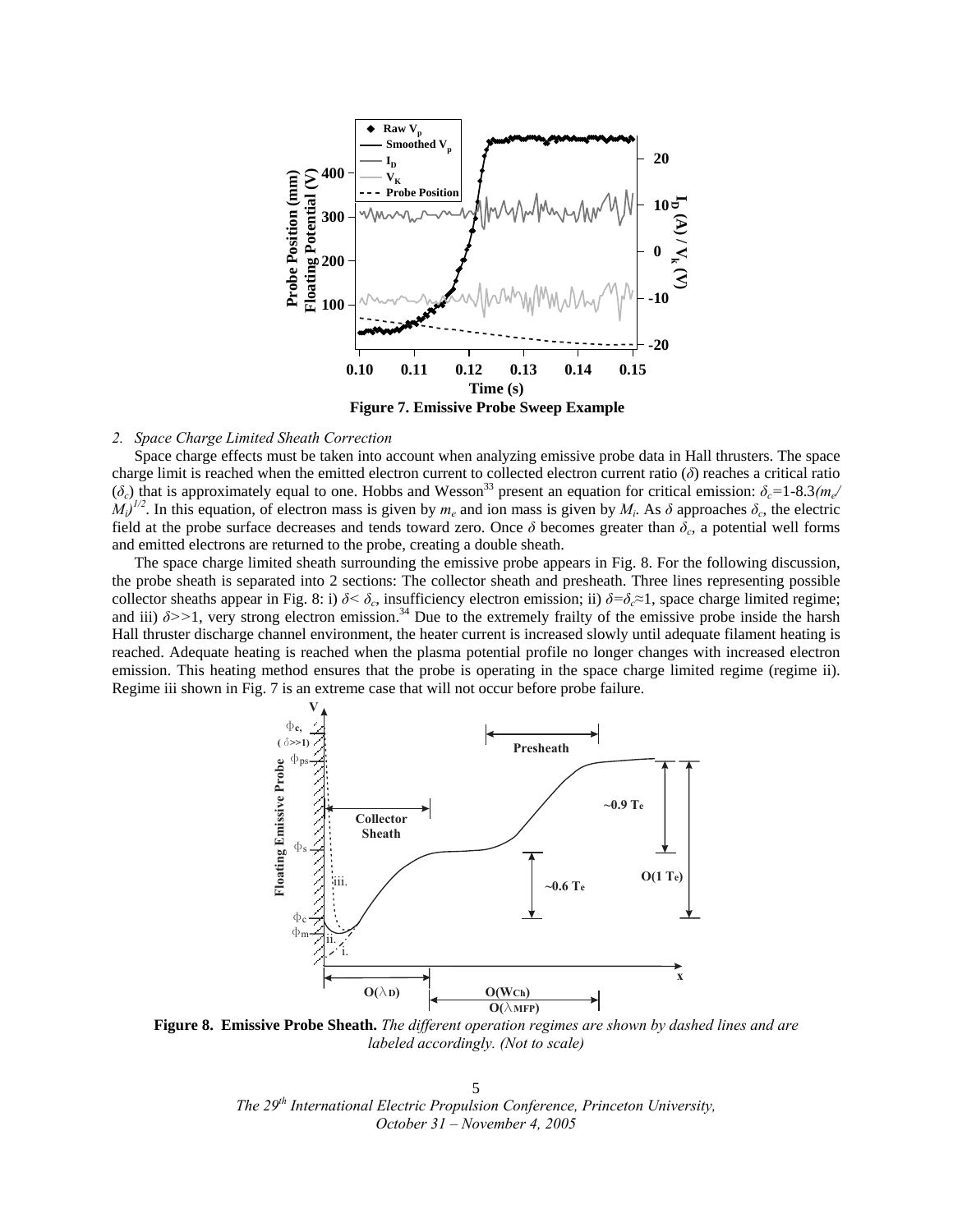As a result of this space charge limited sheath, there is insufficient emitted electron current and the probe floats below the true plasma potential. The following correction<sup>17</sup> is applied to account for the space charge limited sheath.

The measured plasma potential is augmented by adding the collector sheath potential drop  $(0.6 T_e)^{33,35}$  This will give the instantaneous plasma potential local to the emissive probe while avoiding added complication from trying to correct for the large presheath. The collector sheath size  $(\sim O(\lambda_D))$  internal to the Hall thruster is on the same order as the wire diameter, which is an order of magnitude smaller than the total emitting tip dimensions and therefore the desired resolution of approximately 1.5 mm is maintained. Because of the presheath size is on the same order as the discharge channel width  $(W_{ch})^{36}$  it is difficult to account for the presheath potential drop while maintaining a meaningful spatial resolution. The potential drop (0.9 *Te*) 35 across the presheath is considered a perturbation to the plasma and is used to define error bars for the measurement. In addition to the presheath perturbation, one half of the potential drop across the floating heater power supply should also be included in the error. The heater filament potential drop is 4 V. The total error associated with the plasma potential measurements is equal to  $\pm 0.9 T_e$ -2V. *3. Electron Temperature and Electric Field Calculation* 

Electron temperature can be calculated by using both "hot" and "cold" probe measurements.<sup>12</sup> Cold measurements refer to measurements taken with no filament heating. Equation 1 uses the potential drop across the collector sheath to calculate the electron temperature. In this equation,  $k_B$  is the Boltzmann constant,  $T_e$  is the electron temperature,  $V_f$  is the cold probe floating potential, and  $e$  is the electron charge. The error in this temperature calculation is  $\pm 17\%$ .<sup>13</sup>

$$
V_p - V_f = \frac{k_B T_e}{2e} \ln \left( \frac{M_i}{2\pi m_e} \right) \tag{1}
$$

Axial and radial electric fields at each location inside the thruster are also presented below. A central difference method is used with the plasma potential to calculate the electric field. The forward difference technique is used for the first point, and backward difference approach for the last point.

## **III. Results and Discussion**

The Hall thruster operating conditions for the internal emissive probe measurements are given in Table 1. Measurements are taken with xenon at discharge voltages of 500 and 600 V and an anode flow rate of 10 mg/s. Corresponding krypton points are taken that match the power levels of the xenon points. For each operation point, performance was optimized by monitoring thrust and thruster operating conditions to calculate real-time efficiencies. The magnet settings were varied and the *true* maximum efficiency for each operation point was found previous to this experiment. Therefore, each operation point has it own unique and optimized magnet settings.

For each operating condition the plasma potential, the electron temperature, axial electric field, and radial electric field are given. In the following maps, the magnetic field topology pathlines are overlaid with the plasma potential. The magnetic fields have been calculated using the 3D magnetostatic solver Magnet 6.0 by Infolytic.

| Table 1. Thruster Operating Conditions |            |         |         |                  |              |              |         |         |         |           |
|----------------------------------------|------------|---------|---------|------------------|--------------|--------------|---------|---------|---------|-----------|
| Point                                  | Propellant | $V_{k}$ | $V_{d}$ | I <sub>d</sub> , | Anode        | Cathode      | Inner   | Outer   | Trim    | Anode     |
| #                                      |            |         |         | A                | Flow, $mg/s$ | Flow, $mg/s$ | Coil. A | Coil. A | Coil. A | Effic., % |
|                                        | Xenon      | $-11.7$ | 500     | 9.27             | 10.00        | 1.00         | 2.90    | 2.87    | $-0.87$ | 66.1      |
| ∍<br>∠                                 | Xenon      | $-12.3$ | 600     | 9.59             | 10.00        | 1.00         | 3.17    | 3.42    | $-1.08$ | 63.8      |
|                                        | Krypton    | $-14.4$ | 500     | 9.27             | 7.77         | 0.78         | 1.79    | 2.27    | $-0.43$ | 56.6      |
| 4                                      | Krypton    | $-13.3$ | 600     | 9.59             | 7.80         | 0.78         | .98     | 2.18    | $-0.46$ | 54.9      |

**Table 1. Thruster Operating Conditions** 

## **A. 500V Comparison**

The internal plasma potential map for xenon and krypton at 500 V is shown in Fig. 9. These cases show a strong correlation between the magnetic field lines and the plasma potential. The xenon case displays a strong focusing in the equipotential lines that is due to the focusing effect of the magnetic lens. This behavior is also demonstrated computationally by Keidar.<sup>37</sup> However, the krypton equipotential lines have a less concave shape and are actually defocusing. This result is expected because krypton has been shown to have a larger beam divergence than xenon.<sup>10</sup> The differences in the shape of xenon and krypton equipotential lines are strongly related to their different magnetic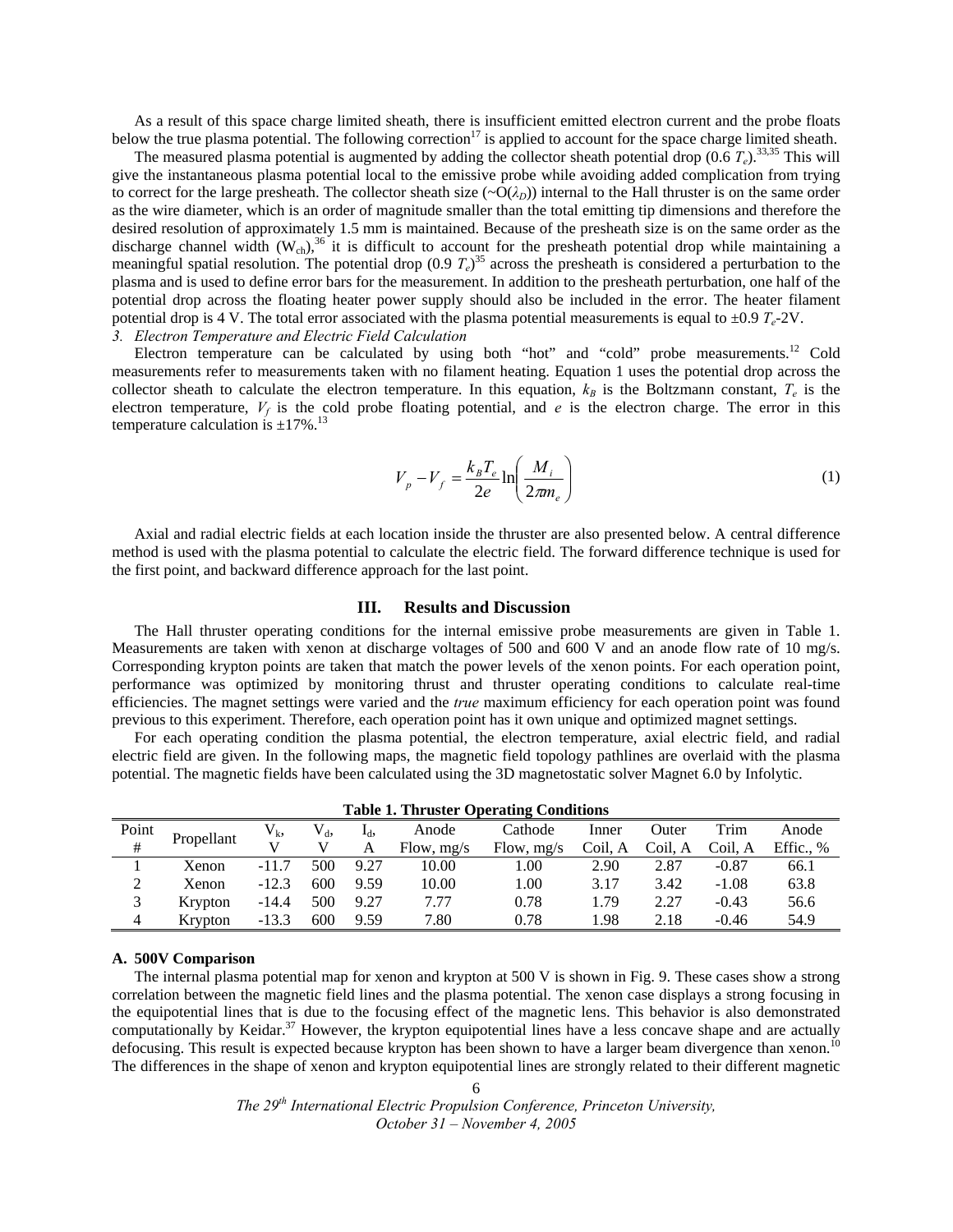field topologies. Krypton operation requires lower magnet currents to achieve optimum efficiency and utilizes a weaker plasma lens. Efficiency optimization for the krypton data points are strongly connected to the propellant utilization optimization.<sup>10</sup> With propellant utilization being such an important focus of optimization, other efficiency components (such as beam divergence) suffer.





Electron temperature mapping for the 500 V cases are shown in Fig. 20. There is a region of high electron temperature that begins immediately upstream of the acceleration zone and continues into the acceleration zone. This region is similar in dimension and magnitude for both propellants, although in the krypton case the acceleration zone starts slightly farther downstream. The maximum electron temperature of both xenon and krypton cases reaches approximately 50 eV, although there is one "hot" spot in the krypton case that reaches 60 eV. It is important to note that the least robust aspect of this study is the electron temperature calculation. For this reason, the maximum electron temperature for the xenon and krypton cases are considered effectively equal. Also, more conclusive trends in electron temperature trends are best determined with Langmuir probe measurements, which will be conducted at a later date. There is also an additional region of high electron temperature near the anode, which is comparable in magnitude to the "hot" region near the acceleration zone. The source of this anode heating is not clear, but this behavior is also observed by Meezan et al.<sup>12</sup> It could be the case that the emissive probe enters a different regime of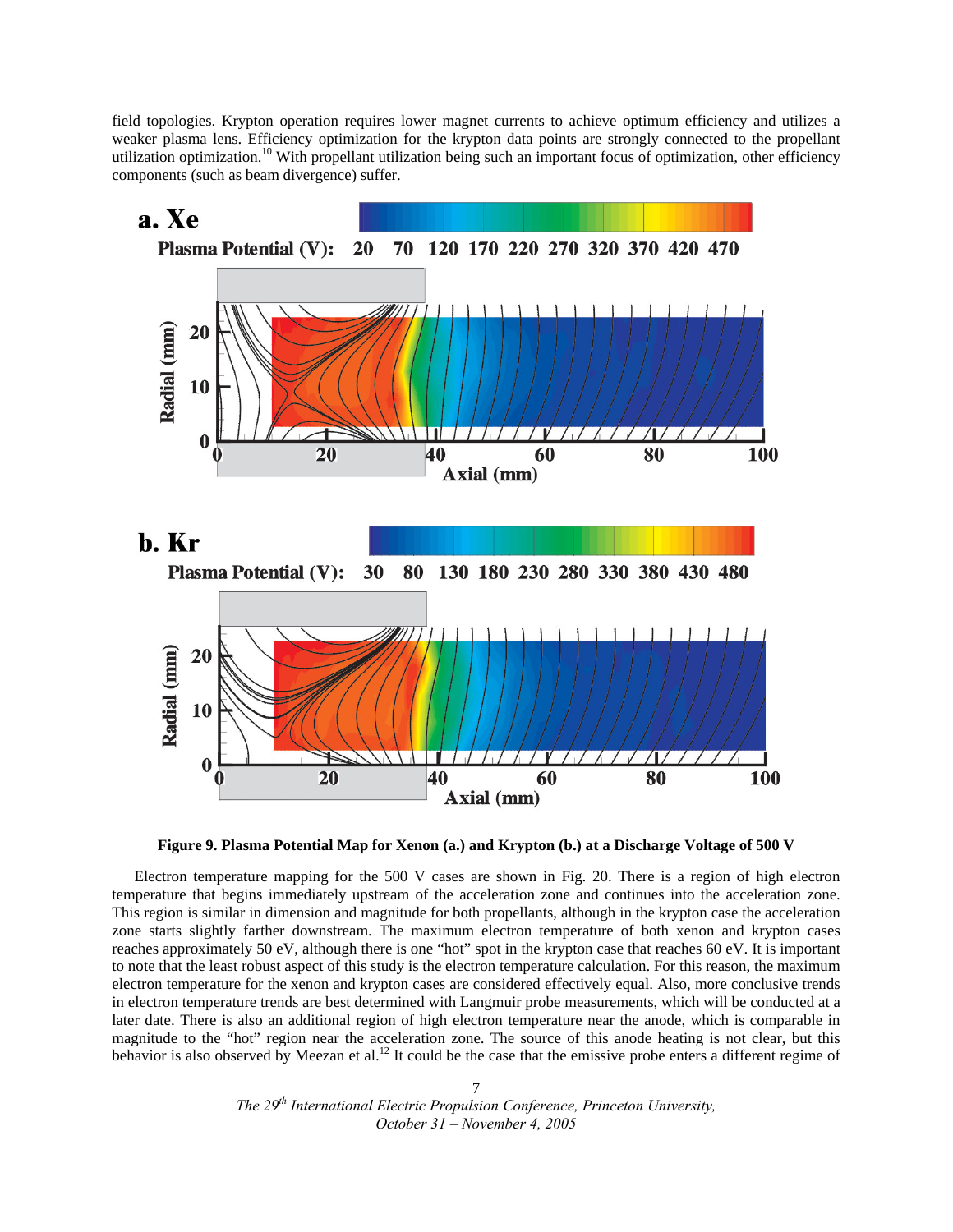operation that increases the error in the electron temperature calculation method. The existence of this near anode heating will be studied at a later date with single Langmuir probe measurements.



**Figure 10. Electron Temperature Map for Xenon (a.) and Krypton (b.) at a Discharge Voltage of 500 V** 

The axial electric fields are shown in Fig. 11. In this figure, it is possible to see the longer acceleration zone in the krypton case. For xenon, the maximum electric field reaches approximately 70 V/mm. For krypton, the maximum axial electric field is also approximately 70 V/mm, but extends over only a thin region in the acceleration zone. Figure 11 also shows that there is a potential well downstream of the main acceleration zone. This can be seen as a dark spot in the middle of the mapped area between the axial locations of 40-45 mm. This potential well has also been<br>observed by  $Haas<sup>11</sup>$ . Hofer<sup>38</sup> and observed by Haas<sup>11</sup>, and Raitses.<sup>15</sup>

Radial electric fields can be seen in Fig. 12. Xenon's beam focusing and krypton's defocusing are well illustrated by the compression and expansion points near the channel walls and exit. The maximum radial electric fields are approximately 20% of the maximum axial electric field for both xenon and krypton. The xenon focusing occurs just



**Figure 11. Axial Electric Field Map for Xenon (a.) and Krypton (b.) at a Discharge Voltage of 500 V** 

<sup>8</sup>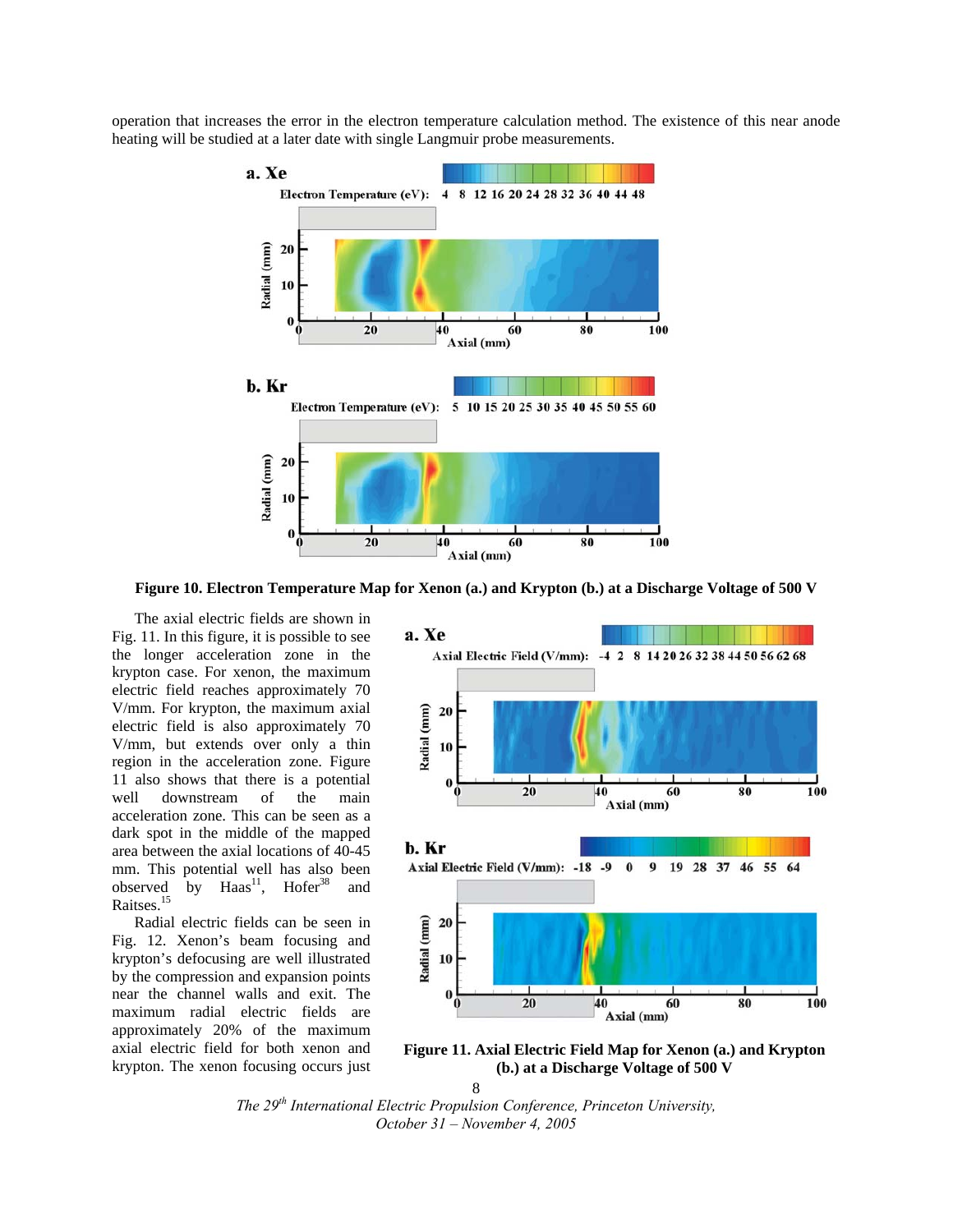inside the discharge channel, but the krypton defocusing occurs just downstream of the exit. This means that there probably would not be increased wall losses due to an unusually high number of krypton ion-wall collisions.



**Figure 12. Radial Electric Field Map for Xenon (a.) and Krypton (b.) at a Discharge Voltage of 500 V** 

## **B. 600 V Comparison**

As in the 500 V case, the 600 V data show a remarkable correspondence between the magnetic pathlines and the equipotential lines (Fig. 13). Again, this correlation between equipotential lines and magnetic field pathlines results in strong focusing for the xenon case and defocusing in the krypton case. Interestingly, the 600 V case also shows a weak "plasma jet" behavior, which has also been observed by Haas.<sup>11</sup> This behavior is visible in the area downstream of the main acceleration zone where the magnetic field pathlines are slightly convex.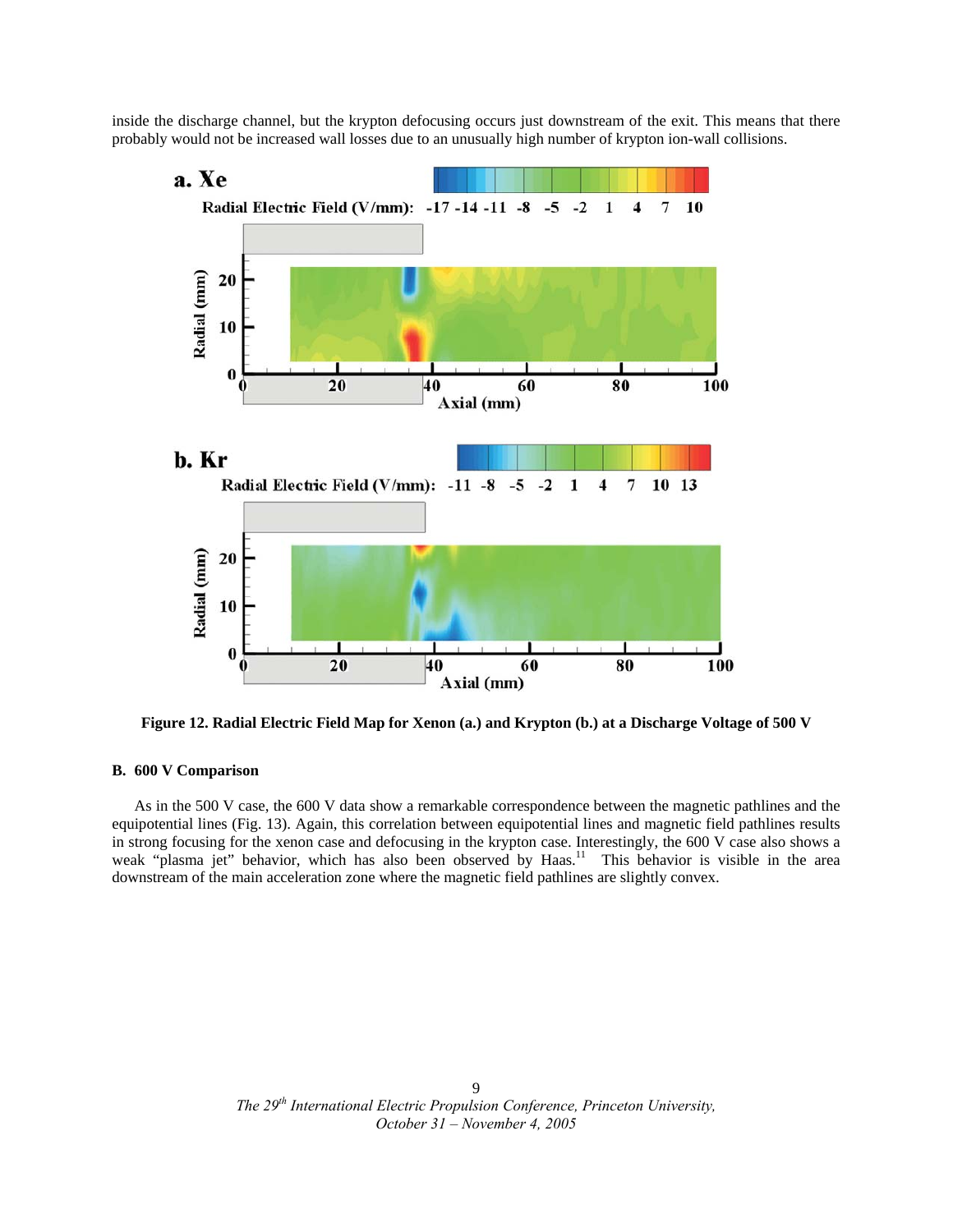

**Figure 13. Plasma Potential Map for Xenon (a.) and Krypton (b.) at a Discharge Voltage of 600 V**

Figure 14 shows the electron temperature map for the 600 V cases. The same high electron temperature regimes exist in the 600 V case as in the 500 V case, although the anode heating zone is not captured in the 600 V krypton data. In the xenon case, the maximum electron temperature is about 47 eV. In the krypton case, the maximum electron temperature is between 50 and 60 eV in most of the discharge channel, although there is a "hot spot" on the inner discharge channel wall that reaches 85 eV. The high electron temperature regions are similar in dimension for the xenon and krypton cases although the krypton case is located slightly farther downstream.

The maximum electron temperatures are similar in the 600 V and the 500 V cases. This result is expected since the electron temperature is anticipated to saturate near 50-60 eV due to discharge channel wall losses.<sup>13,14,39,40</sup> Since wall losses are the driving factor in determining electron temperature, it is not surprising that the xenon and krypton cases saturate at approximately the same electron temperature.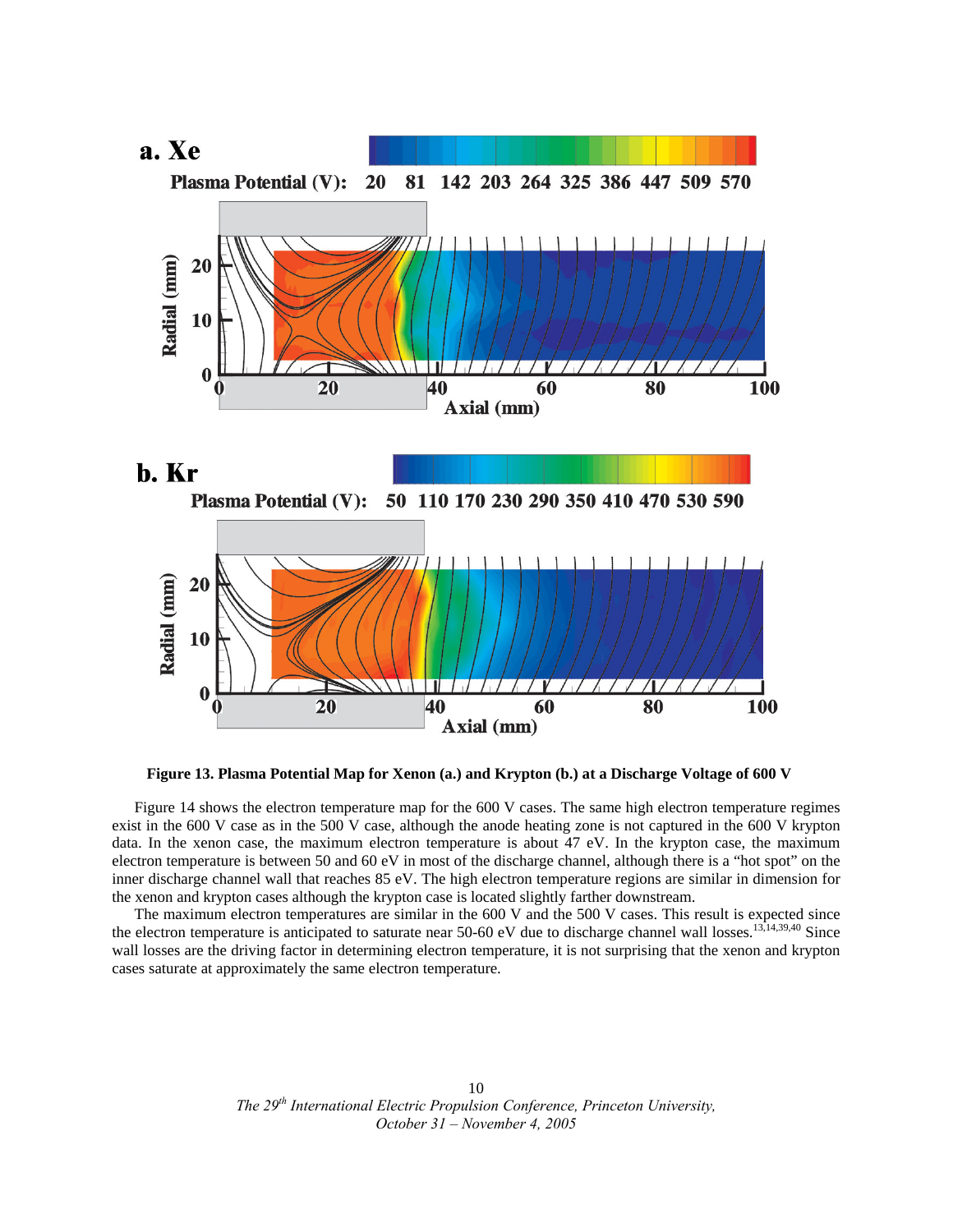

**Figure 14. Electron Temperature Map for Xenon (a.) and Krypton (b.) at a Discharge Voltage of 600 V**

The axial and radial electric fields are shown in Figs. 15 and 16, respectively. Figure 15 illustrates that krypton's acceleration zone is longer and located farther downstream than the xenon case. The maximum axial electric fields are 150 V/mm and 115 V/mm in the xenon and krypton cases, respectively. Also visible in Fig. 15 is the potential well located between the axial locations of 40 and 45 mm.

The radial electric fields shown in Fig. 16 demonstrate the strong focusing and defocusing seen in the xenon and krypton cases, respectively. The maxim radial electric field is 36 V/mm for the xenon case and 28 V/mm in the krypton case, which is greater than 20% of the maximum axial electric field. The maximum radial electric field is just upstream of the discharge channel exit in the xenon case and begins at the exit for the krypton case. As in the 500 V case, this suggests that there would be no unexpectedly high wall losses due to this krypton defocusing.



**Figure 15. Axial Electric Field Map for Xenon (a.) and Krypton (b.) at a Discharge Voltage of 600 V**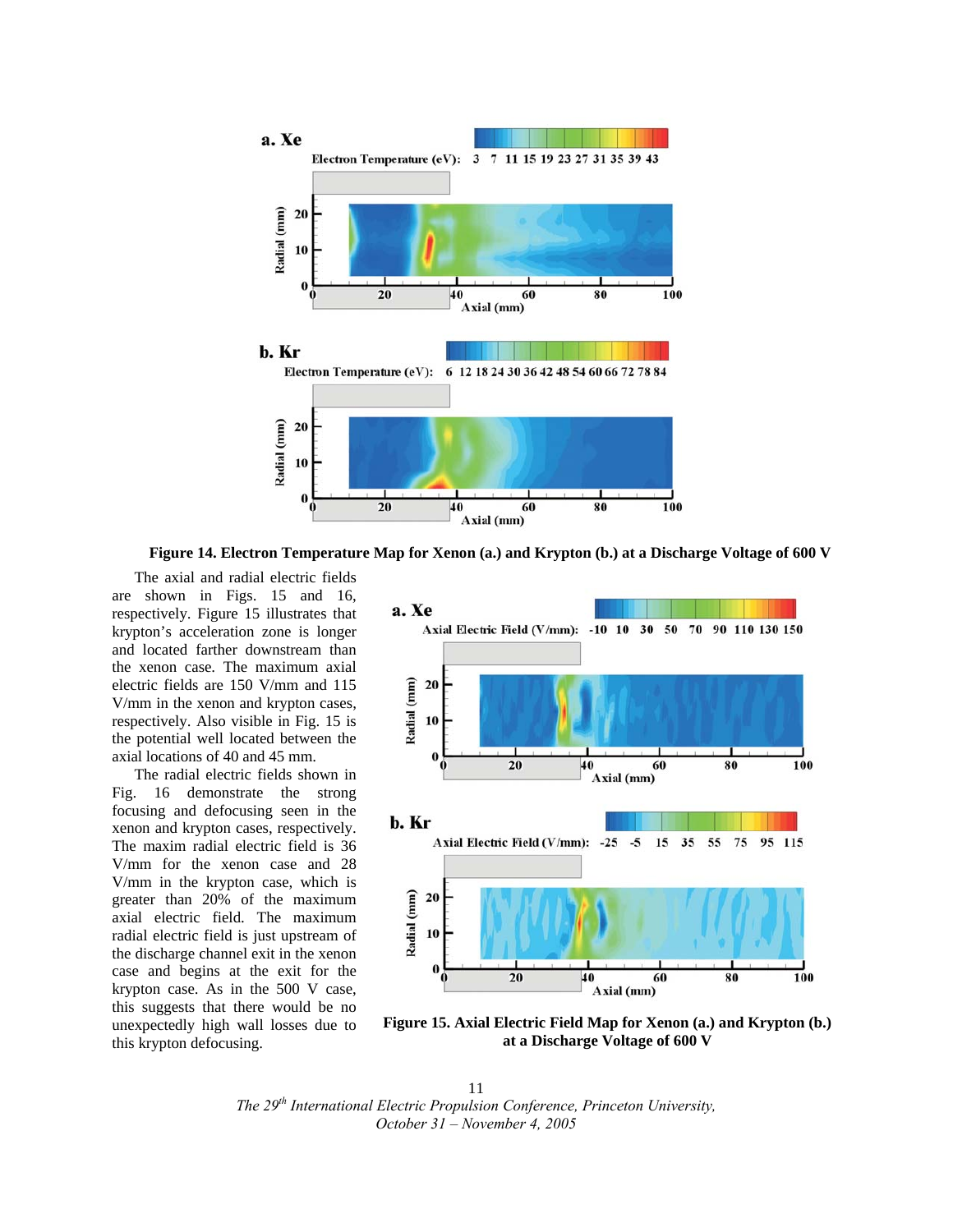

**Figure 16. Radial Electric Field Map for Xenon (a.) and Krypton (b.) at a Discharge Voltage of 600 V** 

## **C. Acceleration Zone Dimensions**

For the operation points given in Table 1, the average acceleration zone start, end, lengths, and the amount of the acceleration zone located outside the thruster are given in Table 2. The acceleration zone start is defined to be the point at which the 90% of the potential drop remains; the acceleration zone end is the point at which the 10% of the acceleration drop remains. The average is

|  |  | <b>Table 2. Acceleration Zone Dimensions</b> |
|--|--|----------------------------------------------|
|--|--|----------------------------------------------|

|       |            |         | Avg.    | Avg.   | Avg. | $\%$     |
|-------|------------|---------|---------|--------|------|----------|
| Point | Propellant | $V_{d}$ | Length, | Start, | End. | Outside  |
| #     |            |         | mm      | mm     | mm   | Thruster |
|       | Xenon      | 500     | 17.3    | 33.8   | 51.2 | 76.0     |
| 2     | Xenon      | 600     | 15.1    | 32.4   | 47.5 | 62.8     |
| 3     | Krypton    | 500     | 19.9    | 35.5   | 55.4 | 87.6     |
| 4     | Krypton    | 600     | 22.2    | 37.0   | 59.2 | 95.4     |

calculated by taking the mean of the 5 radial probe sweeps. The krypton acceleration zone begins between 1.7 and 4.6 mm farther downstream than the corresponding xenon points for the 500 and 600 V cases, respectively. Also, the krypton acceleration length is 1.9 and 7.1 mm longer for krypton in the 500 and 600 V cases, respectively. Although both xenon and krypton have a significant portion of their acceleration zone located outside the discharge channel, krypton's acceleration zone extends much farther than xenon's. Since the krypton acceleration zone starts farther downstream, is longer in length, and is almost entirely located outside of the discharge channel, it is not surprising that krypton has a larger beam divergence than xenon.<sup>6,10</sup> The krypton ions that are accelerated away from the discharge channel centerline will have less chance to collide with the channel wall and therefore will accelerate freely to high angles off thruster centerline.

The dispersion efficiency characterizes the effect of the spread in ion velocities in the Hall thruster plume and is given by the equation:  $\eta_d = \langle v_a v^2 \rangle \langle v_a^2 \rangle$ . In this equation,  $v_a$  represents the ion velocity. With a longer acceleration length, one might expect krypton to have lower dispersion efficiency than xenon. However, retarding potential analyzer measurements indicate that krypton actually has a smaller spread in ion velocity than xenon cases.<sup>10</sup> Since ion velocity dispersion is dictated by the ionization zone, this indicates that the majority of the krypton ionization must be occurring upstream of the acceleration zone. Unfortunately, further studies will have to be conducted to study this behavior in detail (e.g. Langmuir probe measurements).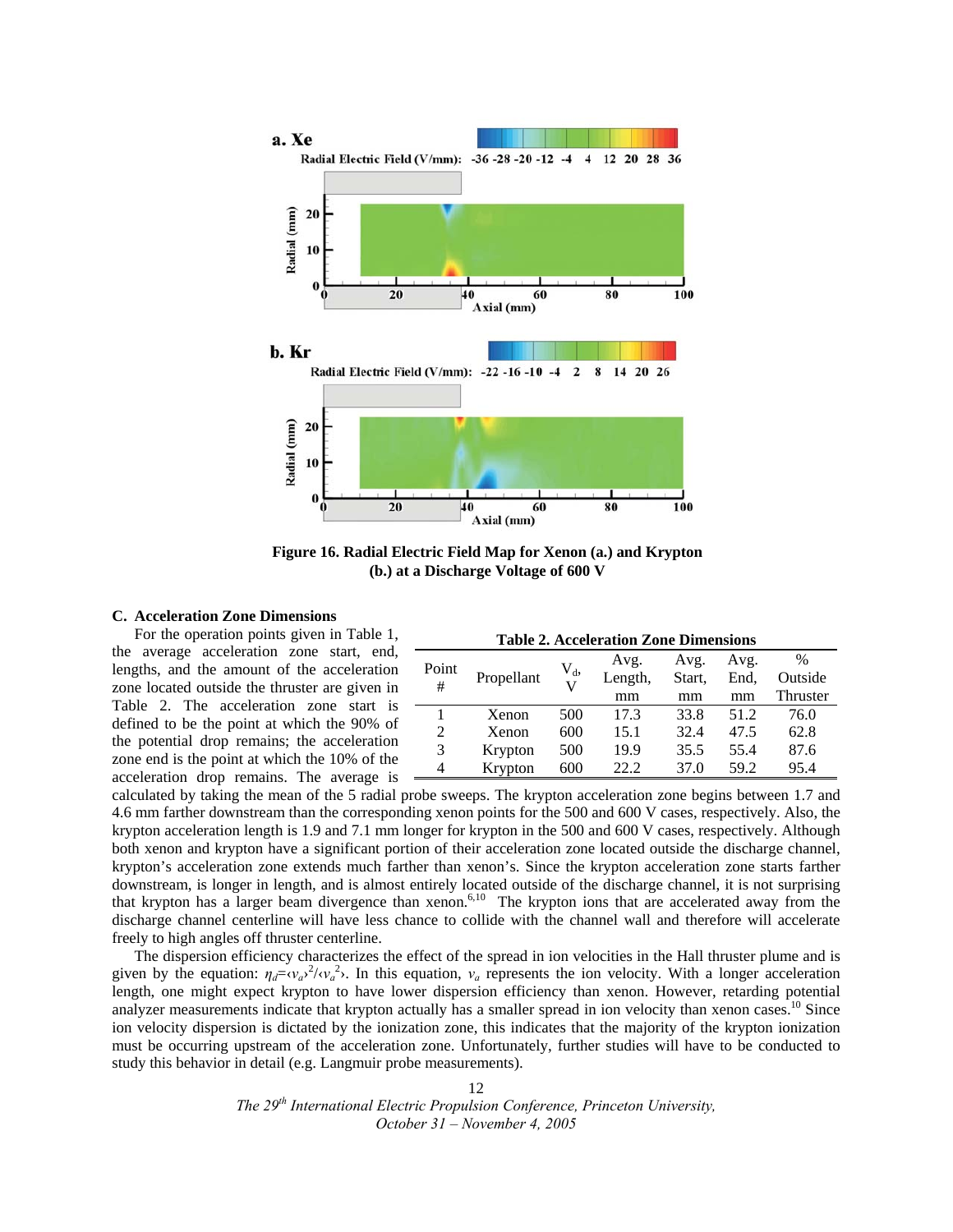The start and end of the acceleration zones for the 500 and 600 V cases can be seen in Fig. 17. This figure illustrates krypton's longer acceleration length and that a large percentage of the acceleration zone appears outside of the discharge channel. Roughly speaking, the acceleration zone for krypton begins only slight farther downstream than the corresponding xenon cases.



**Discharge Voltage of 600 V (b.)**

## **IV. Conclusion**

The internal plasma structure inside the NASA-173Mv1 has been successfully mapped for xenon and krypton operation. The plasma potential profile is shown to be well correlated with the magnetic field pathlines. In the xenon cases the ions are focused toward the center of the discharge channel and in the krypton cases the ions are defocused. The maximum radial electric field in all of the xenon and krypton cases is equal to or greater than 20% of the maximum axial electric field. In addition, the acceleration zone is found to be longer and located further downstream for the krypton cases. These trends act to defocus the krypton ions and explain the larger beam divergence that is an important contributing factor to the xenon-krypton efficiency gap.

Both propellants have high electron temperature regions that are similar in length and electron temperature. The high electron temperature region near the acceleration zone is located slightly farther downstream in the krypton cases. The maximum electron temperature is approximately 50-60 eV for krypton and xenon at both 500 and 600 V.

The defocusing of the ions is attributed to krypton's magnetic field topology, which is optimized for krypton at a much different magnetic field topology than that corresponding to xenon. Krypton optimization is centrally focused on propellant utilization optimization and for this reason other efficiency components (such as beam divergence) suffer. There is a complicated coupling between beam divergence and propellant utilization that should be a focus of future study. This raises the question, of what can be done to design a krypton Hall thruster to optimize for both propellant utilization and ion beam focusing.

## **Acknowledgments**

We would like to thank the Association Francois-Xavier Bagnoud for their financial support during Mr. Jesse Linnell's graduate studies and NASA Glenn Research Center for financial support through research grant NCC04GA38G (grant monitor Mr. David Jacobson).

#### **References**

<sup>1</sup>Kim, V., "Main Physical Features and Processes Determining the Performance of Stationary Plasma Thrusters," Journal of Propulsion and Power, Vol. 14, No. 5, 1998, pp. 736-746, September-October 1998. 2

Zhurin, V. V., Kaufman, H. R., Robinson, R. S., "Physics of Closed Drift Thrusters," Plasma Sources Science and Technology, Vol. 8, No. 1, 1999, pp. R1-R20, February 1999. 3

 ${}^{3}$ Marrese, C., Haas, J. M., Domonkos, M. T., Gallimore, A. D., Tverdokhlebov, S., Garner, C. E., "The D-100 Performance and Plume Characterization of Krypton," *32nd AIAA/ASME/SAE/ASEE Joint Propulsion Conference*, AIAA-96-2969, Lake Buena Vista, FL, July 1-3, 1996.

13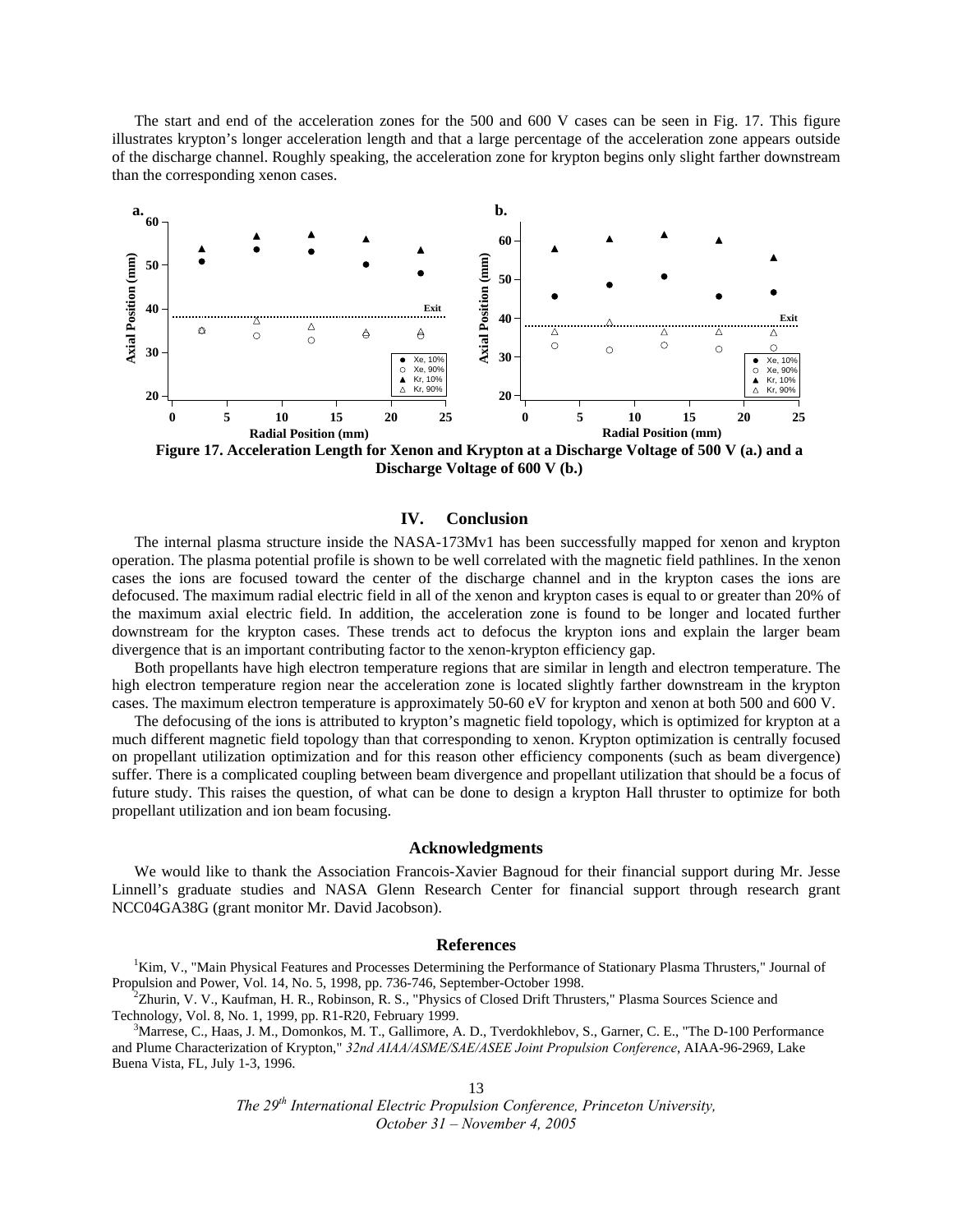4 Kim, V., Popov, G., Kozlov, V., Skrylnikov, A., Grdlichko, D., "Investigation of SPT Performance and Particularities of its Operation with Krypton and Xenon Mixtures," *27th International Electric Propulsion Conference*, 065, Pasadena, CA, October, 2001

Semenkin, A. V., Gorshkov, G. O., "Study of Anode Layer Thruster Operation with Gas Mixtures," *24th International Electric Propulsion Conference*, September 1995.

 ${}^{6}$ Bugrova, A. I., Lipatov, A. S., Morozov, A. I., Solomatina, L. V., "Global Characteristics of an ATON Stationary Plasma Thruster Operating with Krypton and Xenon," Plasma Physics Reports, Vol. 28, No. 12, 2002, pp. 1032-1037, 2002. 7

Bugrova, A. I., Lipatov, A. S., Morozov, A. I., Churbanov, D. V., "On a Similarity Criterion for Plasma Accelerators of the Stationary Plasma Thruster Type," Technical Physics Letters, Vol. 28, No. 10, 2002, pp. 821-823, October 2002.

Jacobson, D. T., Manzella, D. H., "50 KW Class Krypton Hall Thruster Performance," *39th Joint Propulsion Conference*, Huntsville, AL, July 20-23, 2003. 9

Peterson, P. Y., Jacobson, D. T., Manzella, D. H., John, J. W., "The Performance and Wear Characterization of a High-Power High-Isp NASA Hall Thruster," *41st AIAA/ASME/SAE/ASEE Joint Propulsion Conference*, 2005-4243, Tucson, Arizona, 10-13 July 2005. 10Linnell, J. A., Gallimore, A. D., "Efficiency Analysis of a Hall Thruster Operating with Krypton and Xenon," *41st* 

*AIAA/ASME/SAE/ASEE Joint Propulsion Conference*, AIAA-2005-3683, Tucson, Arizona, July 10-13, 2005.<br><sup>11</sup>Haas, J. M., Gallimore, A. D., "Internal Plasma Potential Profiles in a Laboratory-Model Hall Thruster," Physics of<br>P

<sup>12</sup> Meezan, N. B., Hargus, W. A., Cappelli, M. A., "Anomalous Electron Mobility in a Coaxial Hall Discharge Plasma,"<br>Physical Review E, Vol. 63, No. 026410, 2001, January 24, 2001.

<sup>13</sup>Raitses, Y., Staack, D., Smirnov, A., Fisch, N. J., "Space Charge Saturated Sheath Regime and Electron Temperature Saturation in Hall Thrusters," Physics of Plasmas, Vol. 12, 2005, 7 July 2005.

<sup>14</sup>Raitses, Y., Staack, D., Keidar, M., Fisch, N. J., "Electron-Wall Interaction in Hall Thrusters," Physics of Plasmas, Vol. 12,

2005, 2 May 2005.<br><sup>15</sup>Raitses, Y., Staack, D., Dorf, L., Fisch, N. J., "Experimental Study of Acceleration Region in a 2 kW Hall Thruster," 39th *Joint Propulsion Conference*, 2003-5153, Huntsville, Alabama,

<sup>16</sup>Staack, D., Raitses, Y., Fisch, N. J., "Temperature Gradient in Hall Thrusters," Applied Physics Letters, Vol. 84, No. 16, 2004, pp. 3028-3030, April 2004.

<sup>17</sup>Linnell, J. A., Gallimore, A. D., "Internal Plasma Structure Measurements of a Hall Thruster Using Plasma Lens Focusing,"

41st AIAA/ASME/SAE/ASEE Joint Propulsion Conference, AIAA-2005-4402, Tucson, Arizona, July 10-13, 2005.<br><sup>18</sup>Dushman, S., *Scientific Foundations of Vacuum Technique*, Vol. 4, Wiley, New York, 1958, Pages.<br><sup>19</sup>Lide, D. R.,

<sup>20</sup>Dymond, J. H., Smith, E. B., *The Virial Coefficients of Pure Gases and Mixtures, a Critical Compilation*, Oxford University Press, New York, 1980, Pages.

<sup>21</sup>Hofer, R. R., "Development and Characterization of High-Efficiency, High-Specific Impulse Xenon Hall Thrusters," Doctoral Thesis, Dept. of Aerospace Engineering, University of Michigan, Ann Arbor, MI, 2004.

<sup>22</sup>Hofer, R. R., Gallimore, A. D., "The Role of Magnetic Field Topography in Improving the Performance of High-Voltage Hall Thrusters,"  $38th$  Joint Propulsion Conference, Indianapolis, IN, July 7-10, 2002.

<sup>23</sup>Gavryshin, V. M., Kim, V., Kozlov, V. I., Maslennikov, N. A., "Physical and Technical Bases of the Modern SPT Development," 24th International Electric Propulsion Conference, Moscow, Russia, Sept 19-23, 1995.<br><sup>24</sup>Morozov, A. I., "Focusing of Cold Quasineutral Beams in Electromagnetic Fields," Soviet Physics - Doklady, Vol. 10, No.

8, 1966, pp. 775-777, February, 1966.<br><sup>25</sup>Bugrova, A. I., Morozov, A. I., Popkov, G. B., Kharchevnikov, V. K., "Characteristics of a Plasma Lens," Soviet Physics.

Technical Physics, Vol. 31, No. 2, 1986,<br><sup>26</sup>Morozov, A. I., Esinchuk, Y. V., Tilinin, G. N., Trofimov, A. V., Sharov, Y. A., Shchepkin, G. Y., "Plasma Acceleration with Closed Electron Drift and Extended Acceleration Zone," Soviet Physics - Technical Physics, Vol. 17, No. 1, 1972, pp. 38- 45, July, 1972.<br><sup>27</sup>Haas, J. M., "Low-perturbation Interrogation of the Internal and Near-field Plasma Structure of a Hall Thruster Using a

High-Speed Probe Positioning System," Thesis, Dept. of Aerospace Engineering, University of Michigan, 2001.<br><sup>28</sup>Haas, J. M., Gallimore, A. D., McFall, K., Spanjers, G., "Development of a High-Speed, Reciprocating Electrost

System for Hall Thruster Interrogation," Review of Scientific Instruments, Vol. 71, No. 11, 2000, pp. 4131-4138, November

2000. 29Hershkowitz, N., Cho, M. H., "Measurement of Plasma Potential Using Collecting and Emitting Probes," Journal of Vacuum Science and Technology A, Vol. 6, No. 3, 1988, pp. 2054-2059, May/June 1988.<br><sup>30</sup>Staack, D., Raitses, Y., Fisch, N. J., "Sheilded Electrostatic Probe for Nonperturbing Plasma Measurements in Hall

Thruster," Review of Scientific Instruments, Vol. 75, No. 2, 2004, pp. 393-399, February 2004. 31Dorf, L., Raitses, Y., Fisch, N. J., "Electrostatic Probe Apparatus for Measurements in the Near-Anode Region of Hall

Thrusters," Review of Scientific Instruments, Vol. 75, No. 5, 2004, pp. 1255-1260, May 2004.<br><sup>32</sup>Reinsche, C. H., "Smoothing by Spline Functions," Numerische Mathematik, Vol. 10, 1967, pp. 177-183, 1967.

14

*The 29th International Electric Propulsion Conference, Princeton University,* 

*October 31 – November 4, 2005*